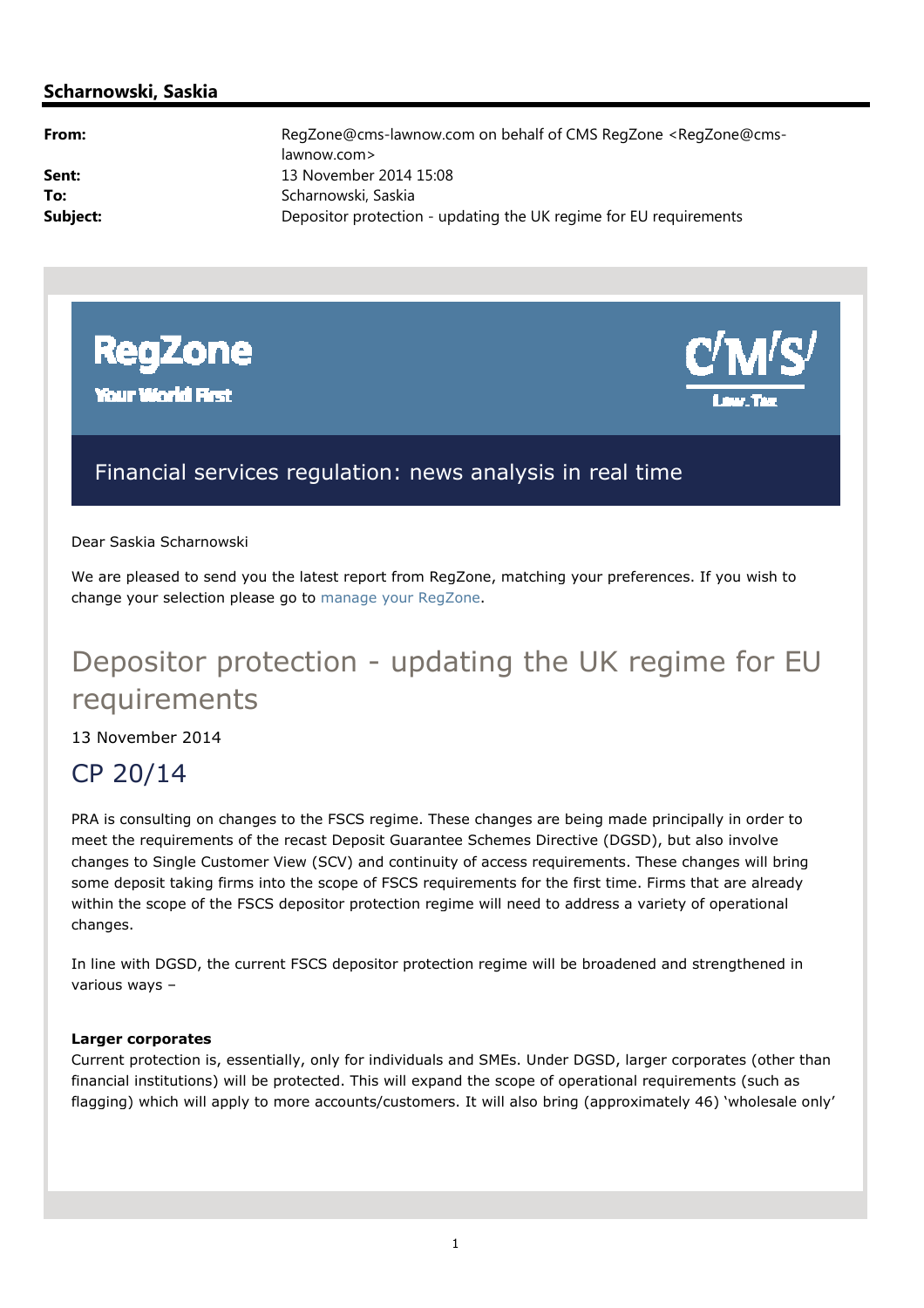deposit takers into scope of the FSCS/Single Customer View regime for the first time.

# **Protection of temporary high balances (THBs)**

Under DGSD, THBs arising in certain narrow circumstances will have additional protection above the normal protection limit of £85,000 (per depositor per bank). The deposits to which THB protection will apply include deposits relating to monies (i) for the purchase, or the proceeds from the sale, of a private property, (ii) relating to depositor's divorce or marriage, (iii) benefits paid on death or retirement and state benefits for incapacity or disability, (iv) a legacy or inheritance, (v) compensation for personal injury or death, wrongful conviction or unfair dismissal or (vi) benefits payable under an insurance policy.

THB protection will only be available for 6 months, but can survive movements from one account to another within that 6 month period. There will be up to £1 million of additional protection (above £85,000), but no limit will apply to payments in connection with personal injury or incapacity.

There will be no requirement to notify or flag accounts subject to THB protection at the time. Instead THB status will be determined by the FSCS after default and will be based on information provided by depositors to the FSCS at that stage.

# **Reducing the payout deadline**

In line with DGSD, the payout deadline will be reduced from 20 working days to 7 working days (by the end of 2023), but the current target that a majority of eligible depositors be compensated within 7 calendar days will be retained. For those not so compensated, the DGSD requires emergency payments to cover the cost of living within 5 working days of a request.

# **Enhanced disclosure to depositors**

An information sheet prescribed by DGSD will be used on bank account statements and there will be related changes to FSCS posters and stickers used in branches and on web sites. There are disclosure requirements for events, such as mergers, which may change FSCS coverage for depositors. In the case of mergers, depositors will have the right, for a, three month period, to withdraw (up to the covered amount) without penalty.

# **Single Customer View operational changes**

There are broader/increased obligations on firms.

These include the loss of the opt-out for firms with less than 5,000 eligible accounts and reduced time in which to produce the SCV file (24, instead of 72, hours) and other changes to SCV requirements including greater standardisation of data. There are also provisions to address the complications of in-flight transactions (those that are not fully settled at the time of resolution). Firms' systems will also need to mark accounts covered by the depositor preference regime under the Bank Recovery and Resolution Directive (BRRD) (see section entitled 'Depositor preference' of our report on BRRD here)

# **Continuity of access operational changes**

Firms' systems must be able (at resolution) to freeze all accounts that do not contain eligible deposits (unmarked accounts) and to separate FSCS-covered and uncovered balances (after taking account of multiple accounts), so that uncovered balances can be transferred into separate accounts (and therefore only the covered balance remains in the unfrozen account). Compliance will be checked by a selfcertification report (which should include a copy of any auditor's report on compliance), and then by a more intensive PRA assessment.

PRA says it would consider waivers. Continuity of access requirements do not apply to credit unions.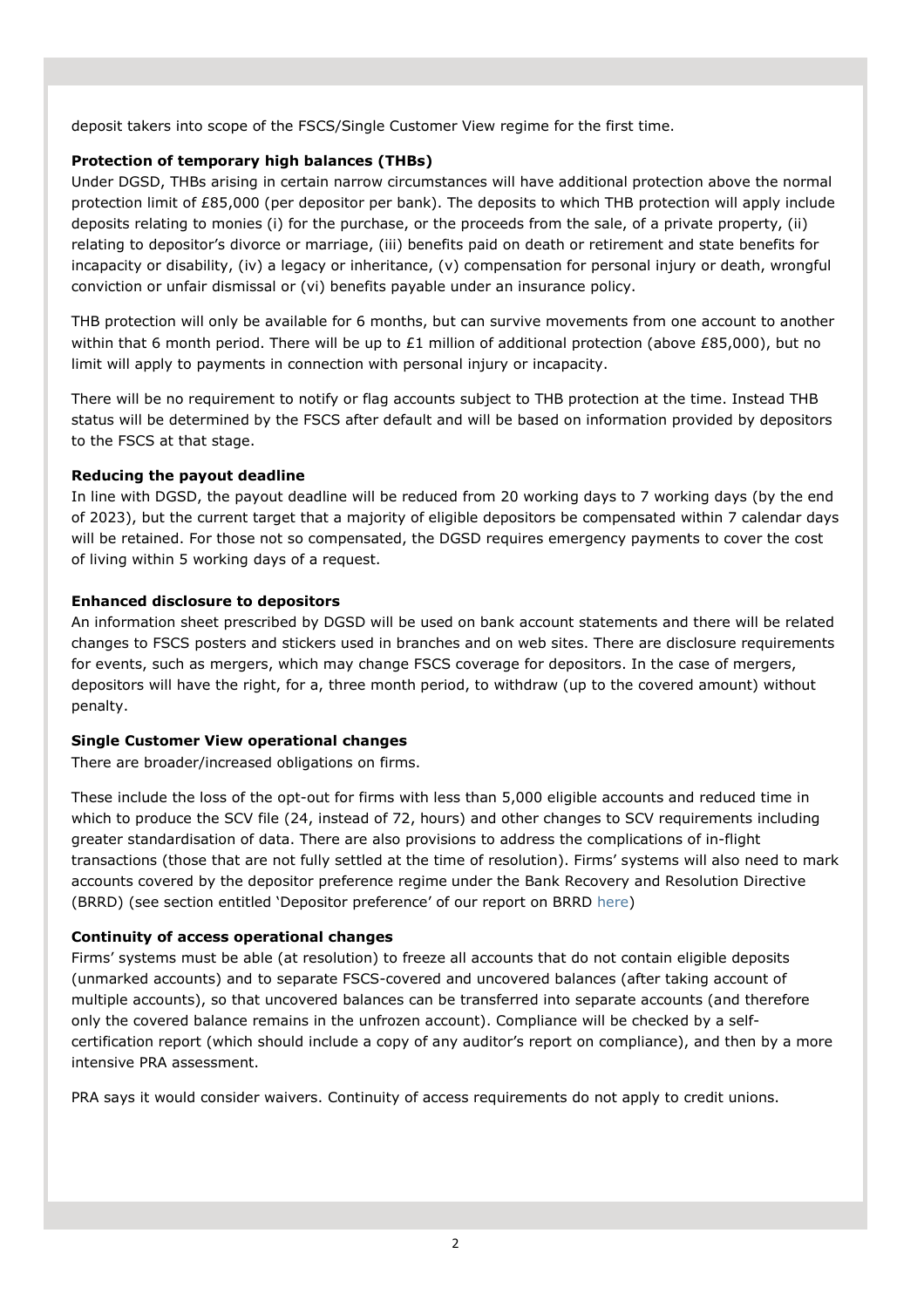#### **Funding of deposit protection**

FSCS coverage would continue to be funded by ex-post levies/FSCS contributions (i.e. levies made after the collapse of a deposit-taker as well as contributions to the FSCS on an ongoing basis). If a call is made and banks cannot be levied immediately, then funding will be provided from the bank levy but recovered at a later stage from the banking sector via FSCS contributions.

# Assessing the impact

These changes impact (approximately 166) UK and third country (non-EEA) banks, (approximately 45) building societies and (approximately 538) credit unions. One consequence of financial institutions not having protection under DGSD is that **credit unions (as financial institutions) will lose FSCS protection** where they have their own monies deposited, for example, at a bank or building society.

These firms need to review the detail of the changes, which broaden the scope of FSCS coverage/related obligations, to determine the impacts on their business.

Most of the requirements of DGSD, which is largely **a maximum harmonisation** directive, must be implemented by **3rd July 2015**. Click here to read our report on DGSD (including its implementation in Germany).

DGSD also has a regime for **EEA credit institutions** with branches in other EEA states. Under DGSD, whilst depositors at host state branches are the responsibility of the home state deposit guarantee scheme (DGS), the host DGS will act on behalf of the home DGS, including making payments to depositors on its behalf. Given the harmonisation under DGSD, PRA will cease the current arrangements for EEA credit institutions to join the FSCS in order to 'top up' the protection for their UK depositors.

**Operational changes** arise from all three areas – the directive driven changes, the changes to SCV and the continuity of access requirements. As one would expect, the direct cost of these changes is expected to be highest (relatively speaking) for wholesale-only depositor takers. The one-off costs for the DGSD and SCV changes are similar, but the costs arising from the continuity of access changes may be much greater (particularly for larger institutions).

PRA's proposals are set out in CP20/14 published on 6th October. The CP was one of 4 consultations launched on that day which PRA grouped together under the heading 'resolution and resilience'. To read our report on UK bank ring-fencing click here and to read our report on one of the other consultations (insurance policyholder protection) click here. The consultation on CP20/14 closes on 6th January 2015.

#### Click here to read online

Download

# **CONTACTS**



**Paul Edmondson**  Partner (UK) +44 (0)20 7367 2877 paul.edmondson@cms-cmck.com



**Ash Saluja**  Partner (UK) +44 (0)20 7367 2734 ash.saluja@cms-cmck.com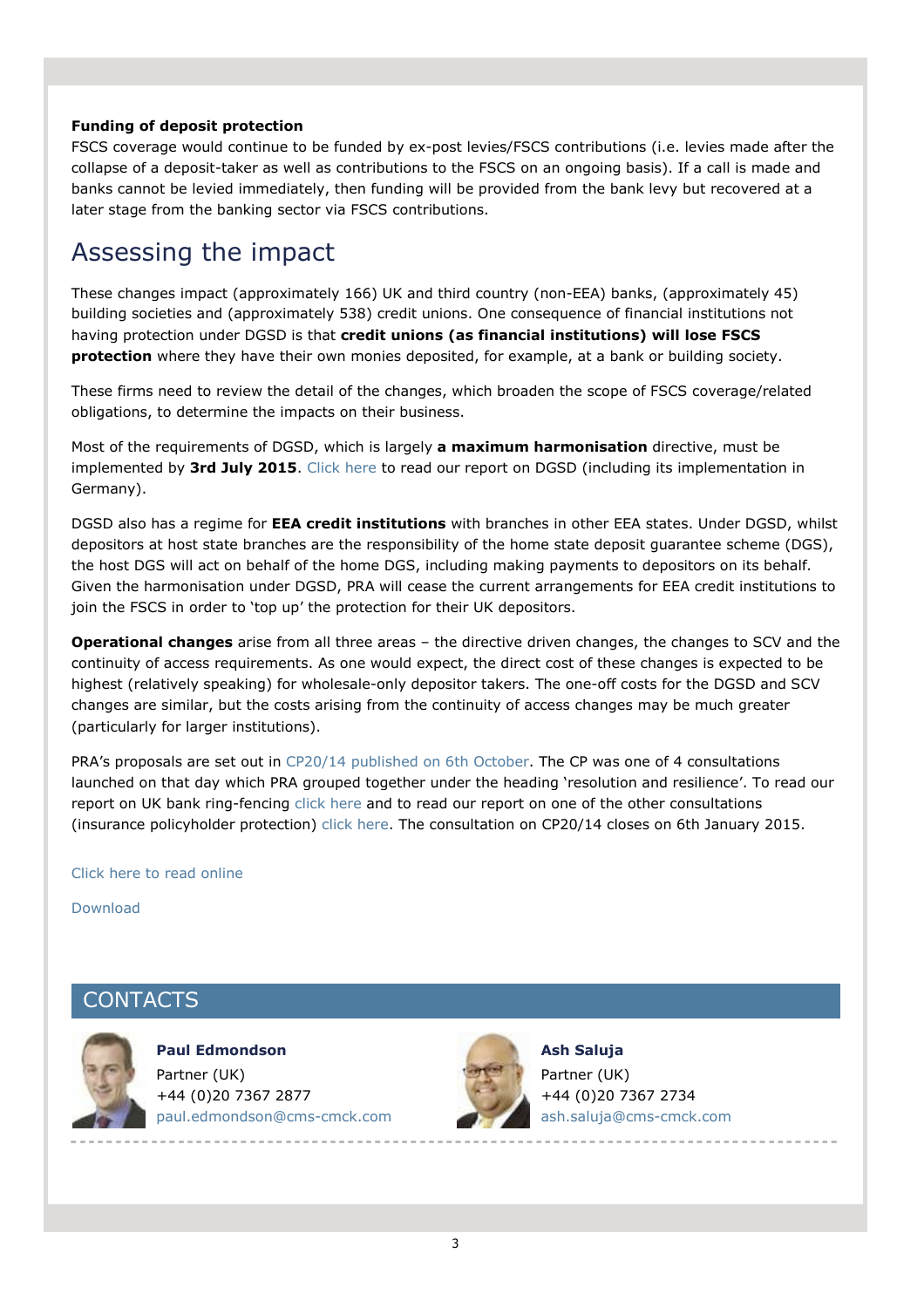

**Simon Morris**  Partner (UK) +44 (0)20 7367 2702 simon.morris@cms-cmck.com



**Bill McCaffrey**  Partner (UK) +44 (0)20 7367 3214 bill.mccaffrey@cms-cmck.com

# REGULATORY TOOLKIT

# сTя **REGZONE TOOLKIT >**

# The new RegZone toolkit:

Access these new research tools - regulatory databases with sophisticated search functions.



THE FUNDS & ASSET

MGMT SECTOR

# The funds & asset mgmt sector:

View the latest news, analysis and data on the RegZone funds & asset and data on the RegZone banking management sector page.

# THE BANKING & FINANCE SECTOR



# The banking & finance sector:

View the latest news, analysis & finance sector page.

# **Email Us**  $+44$  **(0)20 7367 3333**

Unsubscribe | Manage your RegZone | RegZone toolkit | About us | CMS | Terms & Conditions

# **Disclaimer**

You have received this email as a registered subscriber to Law-Now and/or RegZone, the free information services provided by CMS Legal Services EEIG.

To manage your Law-Now/RegZone preferences, please click here. To unsubscribe from Law-Now and/or RegZone, please click here or write to The Law-Now Administrator, CMS Legal Services EEIG, c/o CMS Cameron McKenna LLP, Mitre House, 160 Aldersgate Street, London EC1A 4DD.

This email is for general purposes and guidance only and does not constitute legal or professional advice and should not be relied on or treated as a substitute for specific advice relevant to particular circumstances. For legal advice, please contact your main contact partner at the relevant CMS member firm. If you are not a client of a CMS member firm, or if you have general queries about Law-Now or RegZone, please send an email to: law-now.support@cmslegal.com so that your enquiry can be passed on to the right person(s).